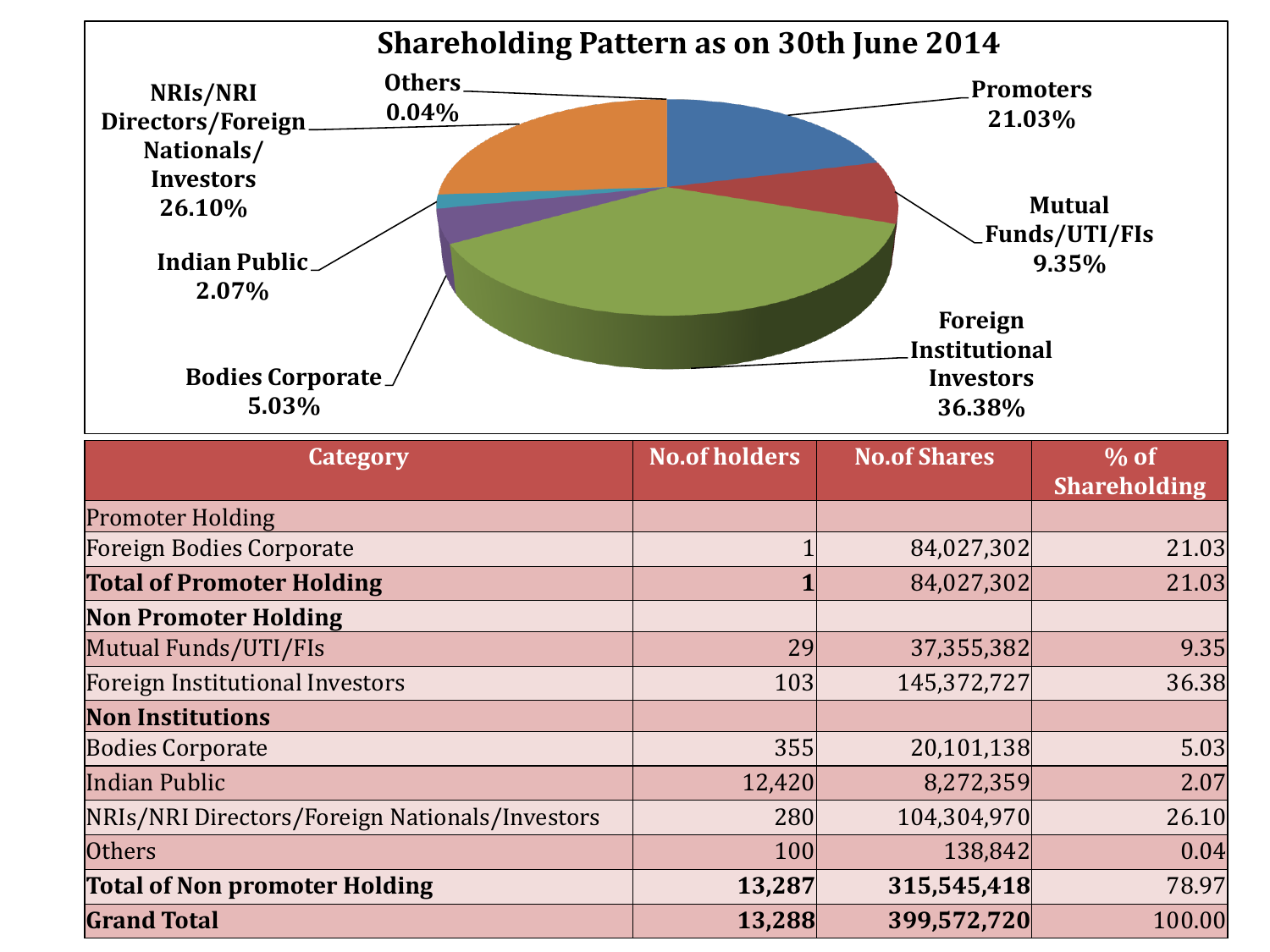## **(I)(a) Statement showing Shareholding Pattern**

### **Name of the Company : Redington (India) Limited**

### **Scrip Code, Name of the scrip, class of security : 532805/ Redington (India) Limited**

#### **As on Date : 30-Jun-2014**

| Partly paid-up shares                                                                                       | No. of partly paid-up<br>shares  | As a % of total no.<br>of partly paid-up<br><b>Shares</b>       | As a % of total no. of shares of<br>the company                                                               |
|-------------------------------------------------------------------------------------------------------------|----------------------------------|-----------------------------------------------------------------|---------------------------------------------------------------------------------------------------------------|
| Held by promoter/promoter group                                                                             | 0                                | 0                                                               | 0                                                                                                             |
| Held by public                                                                                              | 0                                | $\Omega$                                                        | 0                                                                                                             |
| <b>Total</b>                                                                                                | 0                                | $\Omega$                                                        | $\Omega$                                                                                                      |
| Outstanding convertible securities                                                                          | No. of outstanding<br>securities | As a % of total no. of<br>outstanding<br>convertible securities | As a % of total no. of shares of<br>the company, assuming full<br>conversion of the<br>convertible securities |
| Held by promoter/promoter group                                                                             | 0                                | 0                                                               | 0                                                                                                             |
| Held by public                                                                                              | 0                                | 0                                                               | 0                                                                                                             |
| <b>Total</b>                                                                                                | 0                                | 0                                                               | 0                                                                                                             |
| Warrants                                                                                                    | No. of warrants                  | As a % of total no. of<br>warrants                              | As a % of total no. of shares of<br>the company, assuming full<br>conversion of Warrants                      |
| Held by promoter/promoter group                                                                             | 0                                | 0                                                               | 0                                                                                                             |
| Held by public                                                                                              | 0                                | 0                                                               | 0                                                                                                             |
| <b>Total</b>                                                                                                | 0                                | $\Omega$                                                        | 0                                                                                                             |
| Total paid-up capital of the company,<br>assuming full conversion of warrants and<br>convertible securities | 399572720                        |                                                                 |                                                                                                               |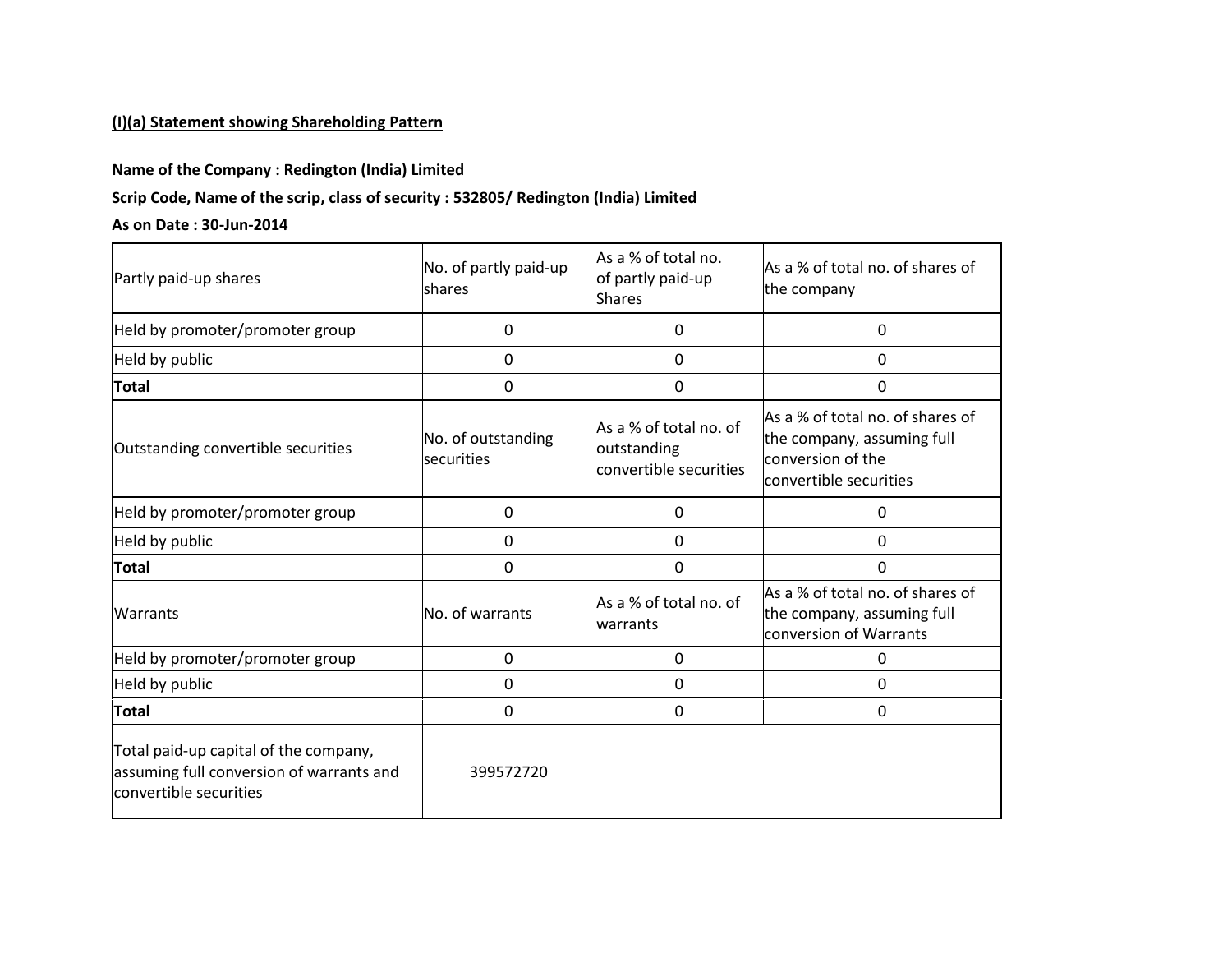# **(I)(a) Statement showing Shareholding Pattern**

| Sr. no. | <b>Category of shareholder</b><br>(II)                                                | Number of<br>shareholde | Total number<br>of shares<br>(IV) | Number of<br>shares held             | Total shareholding as a<br>of shares       | percentage of total number                  | <b>Shares Pledged or otherwise</b><br>encumbered |                                                  |
|---------|---------------------------------------------------------------------------------------|-------------------------|-----------------------------------|--------------------------------------|--------------------------------------------|---------------------------------------------|--------------------------------------------------|--------------------------------------------------|
| (1)     |                                                                                       | rs<br>(III)             |                                   | ın<br>dematerializ<br>ed form<br>(V) | As a<br>percentage<br>of $(A+B)^1$<br>(VI) | As a<br>percentage of<br>$(A+B+C)$<br>(VII) | <b>Number of</b><br><b>Ishares</b><br>(VIII)     | As a percentage<br>(IX) = (VIII) / (IV) *<br>100 |
| (A)     | Promoter and Promoter Group <sup>2</sup>                                              |                         |                                   |                                      |                                            |                                             |                                                  |                                                  |
| (1)     | Indian                                                                                |                         |                                   |                                      |                                            |                                             |                                                  |                                                  |
| (a)     | Individuals/Hindu Undivided Family                                                    | 0                       | $\mathbf 0$                       | $\mathbf 0$                          | 0.00                                       | 0.00                                        | $\mathbf 0$                                      | $\mathbf 0$                                      |
| (b)     | Central Government/State<br>Government(s)                                             | 0                       | $\pmb{0}$                         | $\mathbf 0$                          | 0.00                                       | 0.00                                        | $\mathbf 0$                                      | $\mathbf 0$                                      |
| (c)     | <b>Bodies Corporate</b>                                                               | 0                       | $\mathbf 0$                       | $\mathbf 0$                          | 0.00                                       | 0.00                                        | $\mathbf 0$                                      | $\mathbf 0$                                      |
| (d)     | Financial Institutions/Banks                                                          | 0                       | $\mathbf 0$                       | $\mathbf 0$                          | 0.00                                       | 0.00                                        | $\mathbf 0$                                      | 0                                                |
| (e)     | Any Other (Total)                                                                     | $\overline{0}$          | $\mathbf 0$                       | $\mathbf 0$                          | 0.00                                       | 0.00                                        | $\overline{0}$                                   | $\mathbf{0}$                                     |
|         | Sub-Total (A)(1)                                                                      | 0                       | $\boldsymbol{0}$                  | $\overline{0}$                       | 0.00                                       | 0.00                                        | $\mathbf 0$                                      | 0.00                                             |
| (2)     | Foreign                                                                               |                         |                                   |                                      |                                            |                                             |                                                  |                                                  |
| (a)     | Individuals (Non-Resident<br>Individuals/Foreign Individuals)                         | 0                       | $\boldsymbol{0}$                  | $\mathbf 0$                          | 0.00                                       | 0.00                                        | $\mathbf 0$                                      | 0.00                                             |
| (b)     | <b>Bodies Corporate</b>                                                               | $\mathbf{1}$            | 84027302                          | 84027302                             | 21.03                                      | 21.03                                       | $\mathbf 0$                                      | 0.00                                             |
| (c)     | Institutions                                                                          | $\mathbf 0$             | $\mathbf 0$                       | 0                                    | $\mathbf 0$                                | 0                                           | $\mathbf{0}$                                     | $\mathbf 0$                                      |
| (d)     | Qualified Foreign Investor                                                            | 0                       | $\mathbf 0$                       | $\mathbf 0$                          | $\mathbf 0$                                | $\Omega$                                    | $\mathbf 0$                                      | $\Omega$                                         |
| (e)     | Any Other (Total)                                                                     | 0                       | $\mathbf 0$                       | $\overline{0}$                       | 0.00                                       | 0.00                                        | $\mathbf 0$                                      | 0.00                                             |
|         | Sub-Total (A)(2)                                                                      | $\mathbf{1}$            | 84027302                          | 84027302                             | 21.03                                      | 21.03                                       | $\mathbf 0$                                      | 0.00                                             |
|         | <b>Total Shareholding of Promoter and</b><br><b>Promoter Group (A)= (A)(1)+(A)(2)</b> | $\mathbf{1}$            | 84027302                          | 84027302                             | 21.03                                      | 21.03                                       | $\mathbf{0}$                                     | 0.00                                             |
| (B)     | Public shareholding <sup>3</sup>                                                      |                         |                                   |                                      |                                            |                                             |                                                  |                                                  |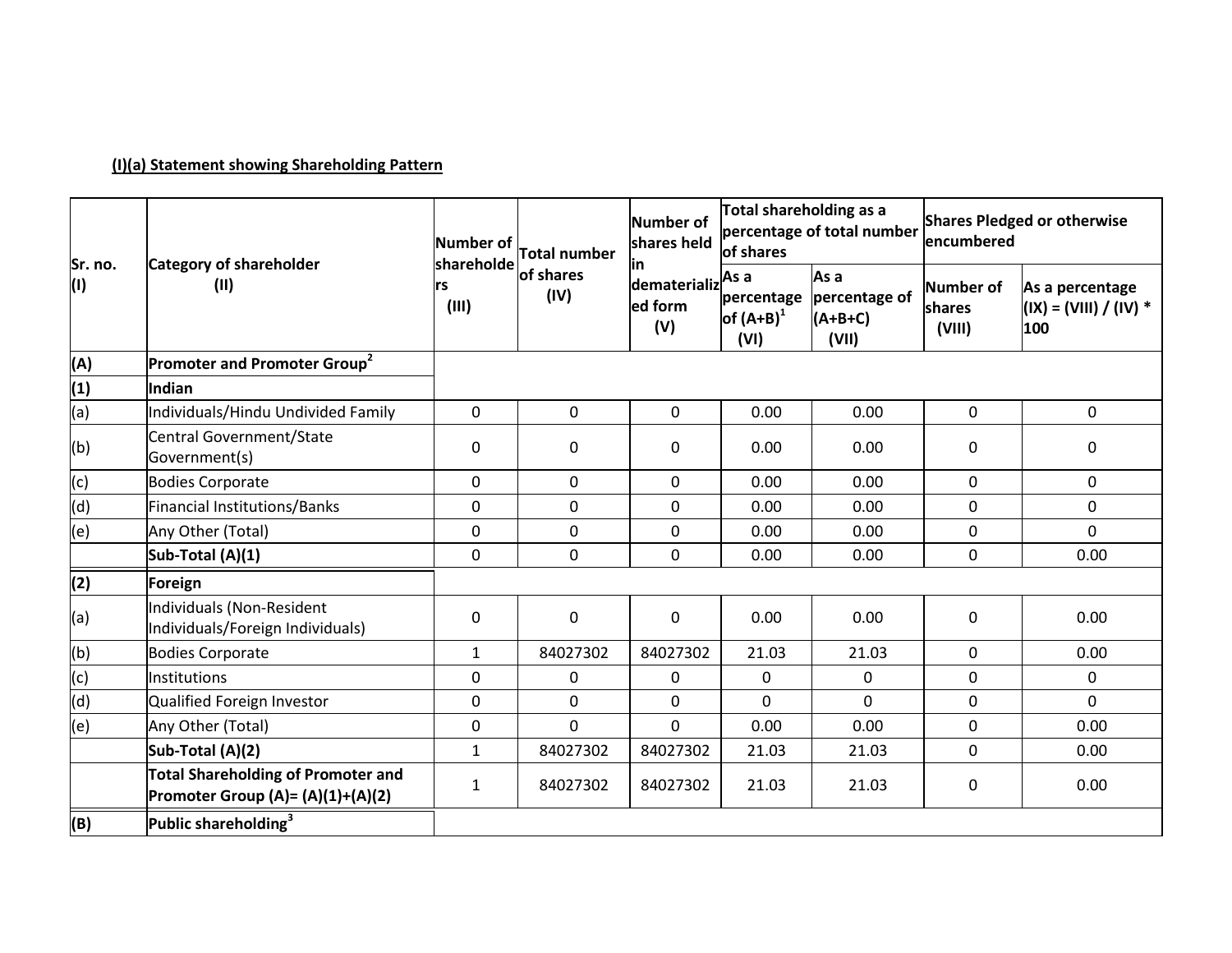| (1)  | Institutions                                                                                          |                |             |              |       |       |      |      |
|------|-------------------------------------------------------------------------------------------------------|----------------|-------------|--------------|-------|-------|------|------|
| (a)  | Mutual Funds/UTI                                                                                      | 27             | 37346354    | 37346354     | 9.35  | 9.35  | N.A. | N.A. |
| (b)  | Financial Institutions/Banks                                                                          | $\overline{2}$ | 9028        | 9028         | 0.00  | 0.00  | N.A. | N.A. |
| (c)  | Central Government/State<br>Government(s)                                                             | $\mathbf 0$    | 0           | $\mathbf 0$  | 0.00  | 0.00  | N.A. | N.A. |
| (d)  | Venture Capital Funds                                                                                 | $\mathbf{0}$   | $\mathbf 0$ | $\mathbf{0}$ | 0.00  | 0.00  | N.A. | N.A. |
| (e)  | Insurance Companies                                                                                   | $\mathbf 0$    | $\mathbf 0$ | $\mathbf 0$  | 0.00  | 0.00  | N.A. | N.A. |
| (f)  | Foreign Institutional Investors                                                                       | 103            | 145372727   | 145372727    | 36.38 | 36.38 | N.A. | N.A. |
| (g)  | Foreign Venture Capital Investors                                                                     | $\mathbf 0$    | 0           | 0            | 0.00  | 0.00  | N.A. | N.A. |
| (h)  | Qualified Foreign Investor                                                                            | $\mathbf 0$    | $\pmb{0}$   | $\pmb{0}$    | 0.00  | 0.00  | N.A. | N.A. |
| (i)  | Any Other (Total)                                                                                     | $\mathbf 0$    | $\mathbf 0$ | $\mathbf 0$  | 0.00  | 0.00  | N.A. | N.A. |
|      | Sub-Total (B)(1)                                                                                      | 132            | 182728109   | 182728109    | 45.73 | 45.73 | N.A. | N.A. |
| (2)  | Non-institutions                                                                                      |                |             |              |       |       |      |      |
| (a)  | <b>Bodies Corporate</b>                                                                               | 355            | 20101138    | 20101138     | 5.03  | 5.03  | N.A. | N.A. |
| (b)  | Individuals - i. Individual<br>Shareholders Holding Nominal Share<br>Capital Up To Rs. 1 Lakh.        | 11961          | 4942205     | 4923803      | 1.24  | 1.24  | N.A. | N.A. |
|      | Individuals - ii. Individual Shareholders<br>Holding Nominal Share Capital In Excess<br>Of Rs. 1 Lakh | 9              | 2902738     | 2902738      | 0.73  | 0.73  | N.A. | N.A. |
| (c)  | Qualified Foreign Investor                                                                            | $\mathbf{0}$   | $\mathbf 0$ | $\mathbf{0}$ | 0.00  | 0.00  | N.A. | N.A. |
| (d)  | Any Other (Total)                                                                                     | 830            | 104871228   | 10516918     | 26.24 | 26.24 | N.A. | N.A. |
| (d1) | <b>CLEARING MEMBERS</b>                                                                               | 100            | 138842      | 138842       | 0.04  | 0.04  | N.A. | N.A. |
| (d2) | <b>DIRECTORS AND THEIR RELATIVES</b>                                                                  | 6              | 1118771     | 1118721      | 0.28  | 0.28  | N.A. | N.A. |
| (d3) | <b>FOREIGN CORPORATE BODIES</b>                                                                       | $\overline{2}$ | 102245940   | 7950000      | 25.59 | 25.59 | N.A. | N.A. |
| (d4) | <b>FOREIGN NATIONALS</b>                                                                              | 9              | 284346      | 283096       | 0.07  | 0.07  | N.A. | N.A. |
| (d5) | HINDU UNDIVIDED FAMILIES                                                                              | 440            | 215780      | 215780       | 0.05  | 0.05  | N.A. | N.A. |
| (d6) | <b>NON RESIDENT INDIANS</b>                                                                           | 267            | 854738      | 809363       | 0.21  | 0.21  | N.A. | N.A. |
| (d7) | <b>TRUSTS</b>                                                                                         | 6              | 12811       | 1116         | 0.00  | 0.00  | N.A. | N.A. |
|      | Sub-Total (B)(2)                                                                                      | 13155          | 132817309   | 38444597     | 33.24 | 33.24 | N.A. | N.A. |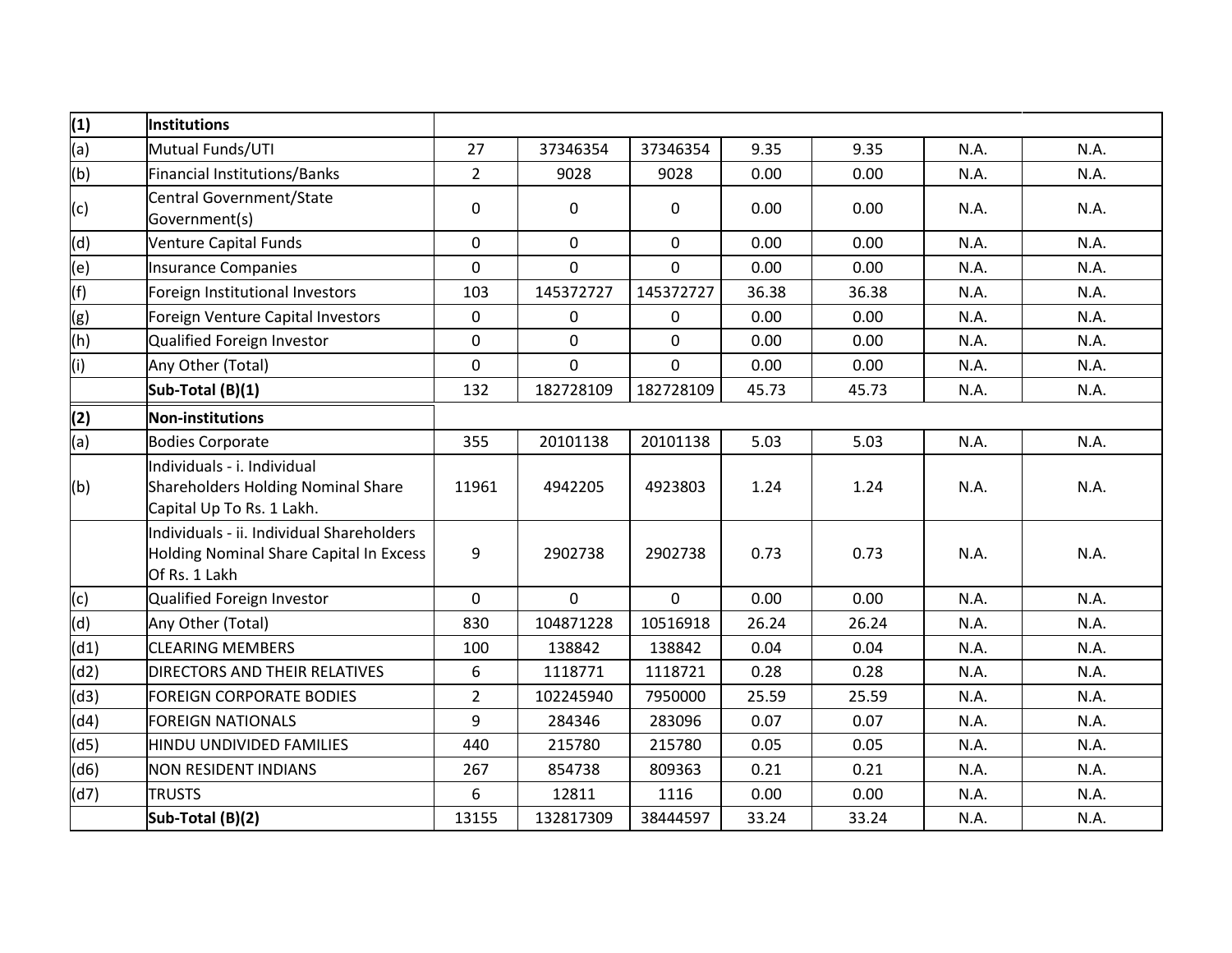|                | Total Public Shareholding (B)=<br>$(B)(1)+(B)(2)$                                       | 13287        | 315545418 | 221172706 | 78.97  | 78.97  | N.A. | N.A. |
|----------------|-----------------------------------------------------------------------------------------|--------------|-----------|-----------|--------|--------|------|------|
|                | TOTAL $(A)+(B)$                                                                         | L3288        | 399572720 | 305200008 | 100.00 | 100.00 |      | 0.00 |
| (C)            | Shares held by Custodians and against<br>which Depository Receipts have been<br>lissued | $\mathbf{0}$ |           |           | N.A.   | 0.00   | N.A. | N.A. |
| C <sub>1</sub> | Promoter and Promoter Group                                                             | 0            |           |           | N.A.   | 0.00   | N.A. | N.A. |
| C <sub>2</sub> | Public                                                                                  | 0            |           |           | N.A.   | 0.00   | N.A. | N.A. |
|                | $G$ RAND TOTAL $(A)+(B)+(C)$                                                            | 13288        | 399572720 | 305200008 | 100.00 | 100.00 |      | 0.00 |

**1 For determining public shareholding for the purpose of Clause 40A.**

**2 For definitions of "Promoter" and "Promoter Group", refer to Clause 40A.**

**3 For definitions of "Public Shareholding", refer to Clause 40A.**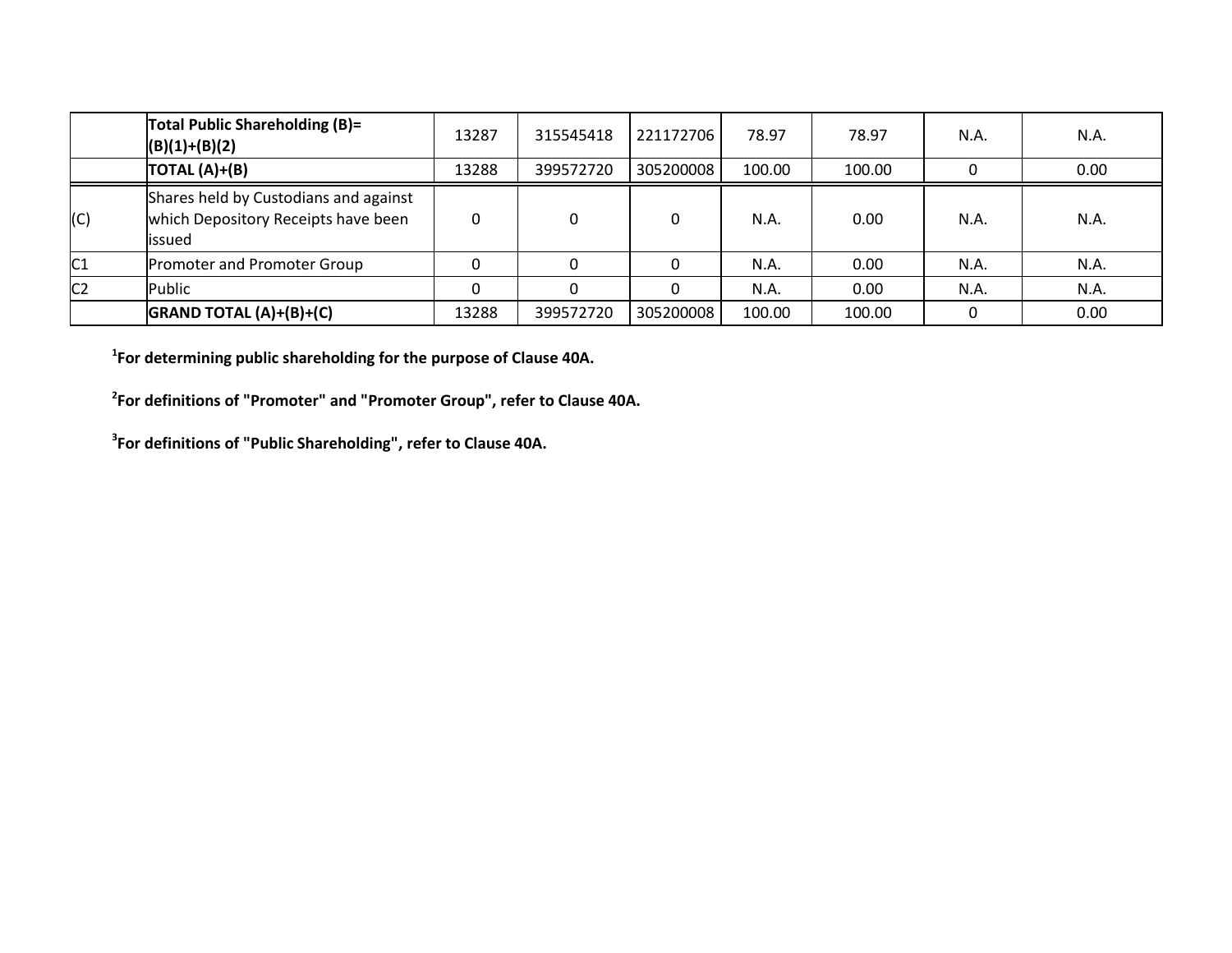| lSr.<br>No.<br>(1) | Name of the<br>shareholder<br>(11)                        |                       | <b>Total Shares held</b>                                      |             | Shares pledged or<br>otherwise encumbered                      |                                                                                                               | Details of warrants                          |                                                                             | Details of convertible<br>securities                   |                                                                                                 | <b>Total shares</b><br>(including)                                                                                                                                  |
|--------------------|-----------------------------------------------------------|-----------------------|---------------------------------------------------------------|-------------|----------------------------------------------------------------|---------------------------------------------------------------------------------------------------------------|----------------------------------------------|-----------------------------------------------------------------------------|--------------------------------------------------------|-------------------------------------------------------------------------------------------------|---------------------------------------------------------------------------------------------------------------------------------------------------------------------|
|                    |                                                           | <b>Number</b><br>(IV) | las a % of<br>grand total Numb<br>$(A) + (B) +$<br>(C)<br>(V) | ler<br>(VI) | las a<br>percenta<br>ge<br>$(VII) =$<br>$(VI)$ /<br>$(IV)*100$ | as a % of<br>grand<br><b>Itotal</b><br>$(A) + (B)$<br>$+$ (C) of<br>sub-<br><b>clause</b><br>(1)(a)<br>(VIII) | Number of<br><b>warrants</b><br>held<br>(XI) | As a % total<br>number of<br>warrants of<br>the same<br><b>class</b><br>(X) | Number of<br>convertible<br>securities<br>held<br>(XI) | As a % total<br>Inumber of<br>convertible<br>securities of<br>the same<br><b>class</b><br>(XII) | underlying<br><b>Ishares</b><br>assuming full<br>conversion of<br>warrants and<br><b>convertible</b><br>securities) as a<br>% of diluted<br>share capital<br>(XIII) |
| $\overline{1}$     | <b>IHARROW</b><br>INVESTMENT<br><b>HOLDING</b><br>LIMITED | 84027302              | 21.03                                                         | 0           | 0.00                                                           | 0.00                                                                                                          | $\mathbf 0$                                  | 0.00                                                                        | $\mathbf{0}$                                           | 0.00                                                                                            | 21.03                                                                                                                                                               |
|                    | <b>TOTAL</b>                                              | 84027302              | 21.03                                                         | $\Omega$    | 0.00                                                           | 0.00                                                                                                          | 0                                            | 0.00                                                                        | $\Omega$                                               | 0.00                                                                                            | 21.03                                                                                                                                                               |

**(I)(b) Statement showing Shareholding of persons belonging to the category "Promoter and Promoter Group"**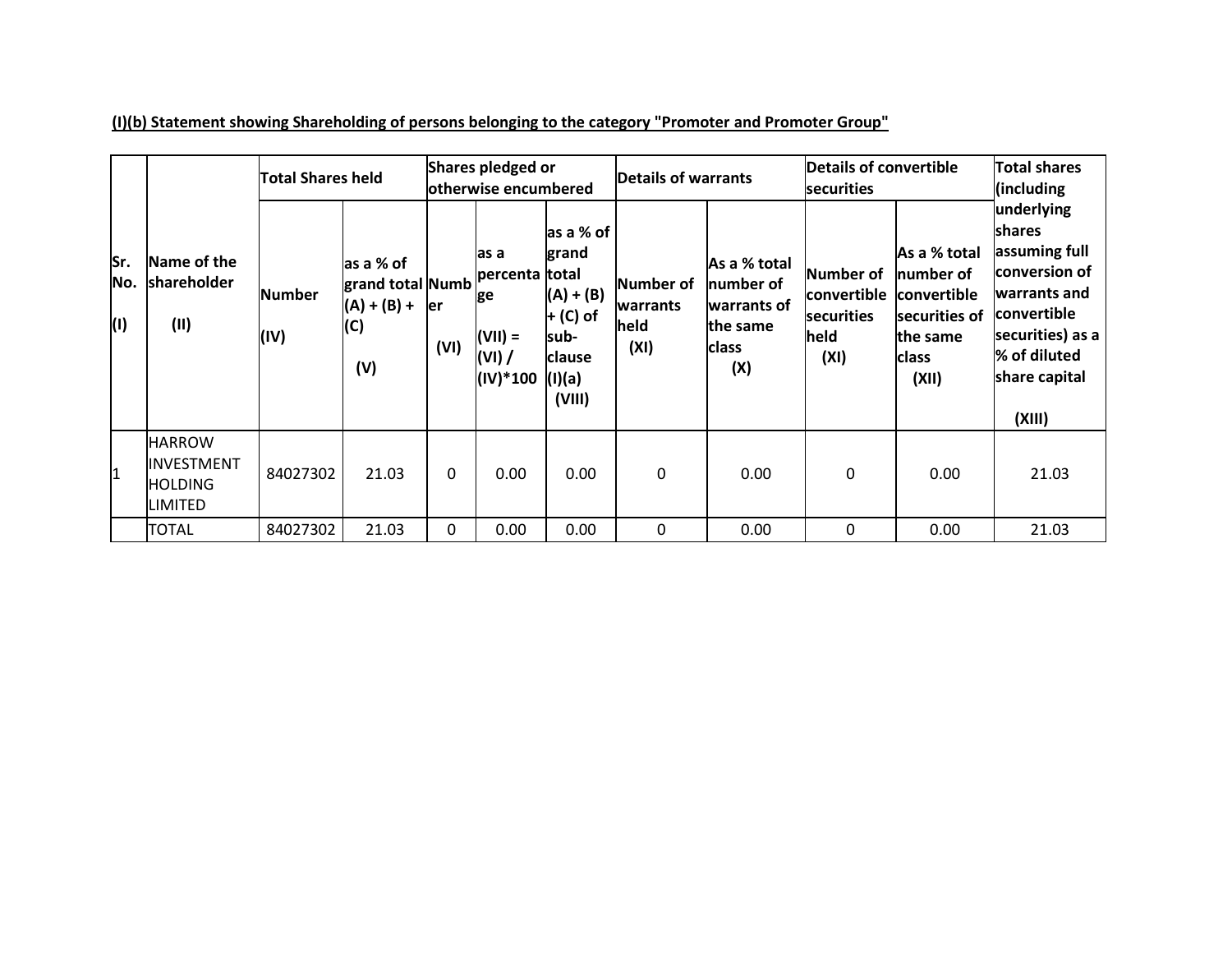|                |                                                          |                     | Shares as a                                                                                                                             | Details of warrants        |                                                            | <b>Details of convertible</b><br><b>securities</b> | <b>Total shares</b><br>(including                                            |                                                                                                                           |
|----------------|----------------------------------------------------------|---------------------|-----------------------------------------------------------------------------------------------------------------------------------------|----------------------------|------------------------------------------------------------|----------------------------------------------------|------------------------------------------------------------------------------|---------------------------------------------------------------------------------------------------------------------------|
| Sr.<br>No.     | Name of the shareholder                                  | Number of<br>shares | percentage of total<br>number of shares<br>{i.e., Grand<br>Total $(A)+(B)+(C)$<br>indicated in<br>Statement at para<br>(I)(a)<br>above} | Number of<br>warrants held | As a % total<br>number of<br>warrants of the<br>same class | Number of<br>convertible<br>securities<br>held     | % w.r.t total<br>number of<br>convertible<br>securities of the<br>same class | underlying<br>shares<br>assuming full<br>conversion of<br>warrants and<br>convertible<br>securities) as a<br>% of diluted |
| $\mathbf{1}$   | Synnex (Mauritius) Limited                               | 94295940            | 23.60                                                                                                                                   | 0                          | 0.00                                                       | $\mathbf 0$                                        | 0.00                                                                         | 23.60                                                                                                                     |
| $\overline{2}$ | Standard Chartered Private<br>Equity (Mauritius) Limited | 47686500            | 11.93                                                                                                                                   | $\mathbf 0$                | 0.00                                                       | 0                                                  | 0.00                                                                         | 11.93                                                                                                                     |
| 3              | Fidelity                                                 | 20256735            | 5.07                                                                                                                                    | 0                          | 0.00                                                       | $\overline{0}$                                     | 0.00                                                                         | 5.07                                                                                                                      |
| 4              | Franklin Templeton Fund                                  | 17341364            | 4.34                                                                                                                                    | 0                          | 0.00                                                       | 0                                                  | 0.00                                                                         | 4.34                                                                                                                      |
| 5              | <b>ICICI Prudential Life</b><br><b>Insurance Company</b> | 16398781            | 4.10                                                                                                                                    | 0                          | 0.00                                                       | 0                                                  | 0.00                                                                         | 4.10                                                                                                                      |
| 6              | Morgan Stanley                                           | 15557904            | 3.89                                                                                                                                    | 0                          | 0.00                                                       | $\mathbf 0$                                        | 0.00                                                                         | 3.89                                                                                                                      |
| $\overline{7}$ | <b>SBI Mutual Fund</b>                                   | 12600939            | 3.15                                                                                                                                    | 0                          | 0.00                                                       | $\overline{0}$                                     | 0.00                                                                         | 3.15                                                                                                                      |
| 8              | <b>IDFC Premier equity Fund</b>                          | 11773244            | 2.95                                                                                                                                    | 0                          | 0.00                                                       | $\overline{0}$                                     | 0.00                                                                         | 2.95                                                                                                                      |
| 9              | <b>Wishbone Global</b><br>Investments Holdings           | 10800000            | 2.70                                                                                                                                    | 0                          | 0.00                                                       | 0                                                  | 0.00                                                                         | 2.70                                                                                                                      |
| 10             | <b>ICICI Prudential Fund</b>                             | 10669031            | 2.67                                                                                                                                    | 0                          | 0.00                                                       | 0                                                  | 0.00                                                                         | 2.67                                                                                                                      |
| 11             | Buena Vista Fund                                         | 7210600             | 1.80                                                                                                                                    | 0                          | 0.00                                                       | $\mathbf 0$                                        | 0.00                                                                         | 1.80                                                                                                                      |
| 12             | Kuwait Investment<br>6652924<br><b>Authority Fund</b>    |                     | 1.67                                                                                                                                    | 0                          | 0.00                                                       | 0                                                  | 0.00                                                                         | 1.67                                                                                                                      |
| 13             | <b>DNB Fund</b>                                          | 5675000             | 1.42                                                                                                                                    | 0                          | 0.00                                                       | 0                                                  | 0.00                                                                         | 1.42                                                                                                                      |
| 14             | Columbia Wanger Fund                                     | 4553282             | 1.14                                                                                                                                    | 0                          | 0.00                                                       | 0                                                  | 0.00                                                                         | 1.14                                                                                                                      |
|                | <b>TOTAL</b>                                             | 281472244           | 70.43                                                                                                                                   | 0                          | 0.00                                                       | $\mathbf 0$                                        | 0.00                                                                         | 70.43                                                                                                                     |

**I)(c) Statement showing Shareholding of persons belonging to the category "Public" and holding more than 1% of the total number of shares**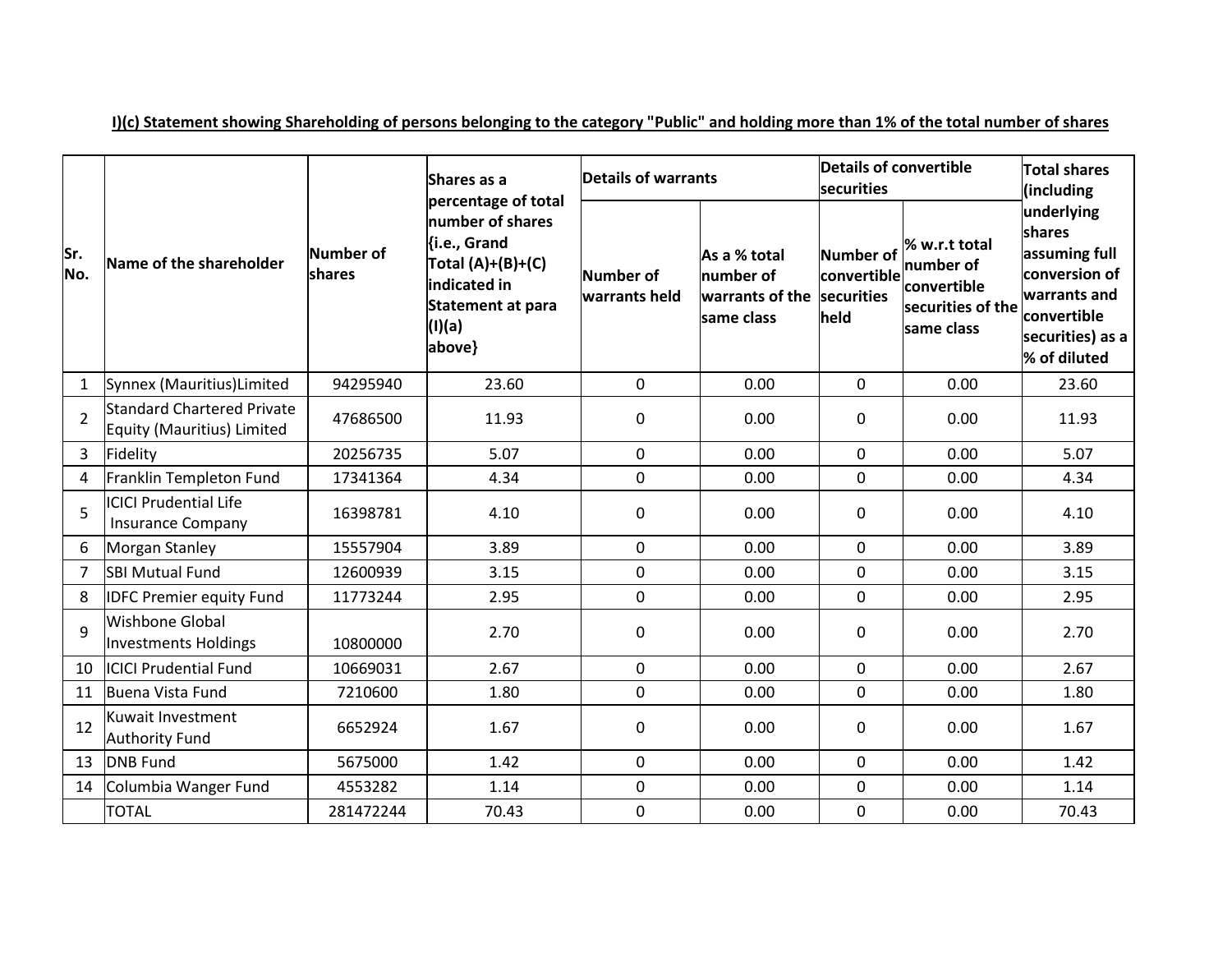## **I)(c) Statement showing Shareholding of persons belonging to the category "Public" and**

### **holding more than 5% of the total number of shares**

|            | Name of the shareholder                                           |                                    | Shares as a                                                                                                                                                | Details of warrants |                                                               | Details of convertible securities                                |                                                                        |                                                                                                                                                       |
|------------|-------------------------------------------------------------------|------------------------------------|------------------------------------------------------------------------------------------------------------------------------------------------------------|---------------------|---------------------------------------------------------------|------------------------------------------------------------------|------------------------------------------------------------------------|-------------------------------------------------------------------------------------------------------------------------------------------------------|
| Sr.<br>No. |                                                                   | <b>Number of</b><br><b>Ishares</b> | percentage<br>of total<br>Inumber of<br>shares {i.e.,<br>Grand<br>Total<br>(A)+(B)+(C)<br>indicated in<br><b>Statement</b><br>$ $ at para (I)(a)<br>above} | warrants<br>held    | As a %<br>total<br>warrants<br>of the<br>same<br><b>class</b> | Number of Inumber oflNumber of<br>convertible<br>securities held | % w.r.t total number of<br>convertible securities of<br>the same class | <b>Total shares</b><br>(including underlying<br>shares assuming full<br>conversion of<br>warrants and<br>convertible securities)<br>as a % of diluted |
|            | SYNNEX MAURITIUS LTD                                              | 94295940                           | 23.60                                                                                                                                                      | 0                   | 0.00                                                          | 0                                                                | 0.00                                                                   | 23.60                                                                                                                                                 |
| 2          | STANDARD CHARTERED<br><b>PRIVATE EQUITY</b><br>(MAURITIUS)LIMITED | 47686500                           | 11.93                                                                                                                                                      | $\Omega$            | 0.00                                                          | 0                                                                | 0.00                                                                   | 11.93                                                                                                                                                 |
| 3          | <b>FIDELITY</b>                                                   | 20256735                           | 5.07                                                                                                                                                       | $\Omega$            | 0.00                                                          | 0                                                                | 0.00                                                                   | 5.07                                                                                                                                                  |
|            | <b>TOTAL</b>                                                      | 162239175                          | 40.60                                                                                                                                                      | 0                   | 0.00                                                          | 0                                                                | 0.00                                                                   | 40.60                                                                                                                                                 |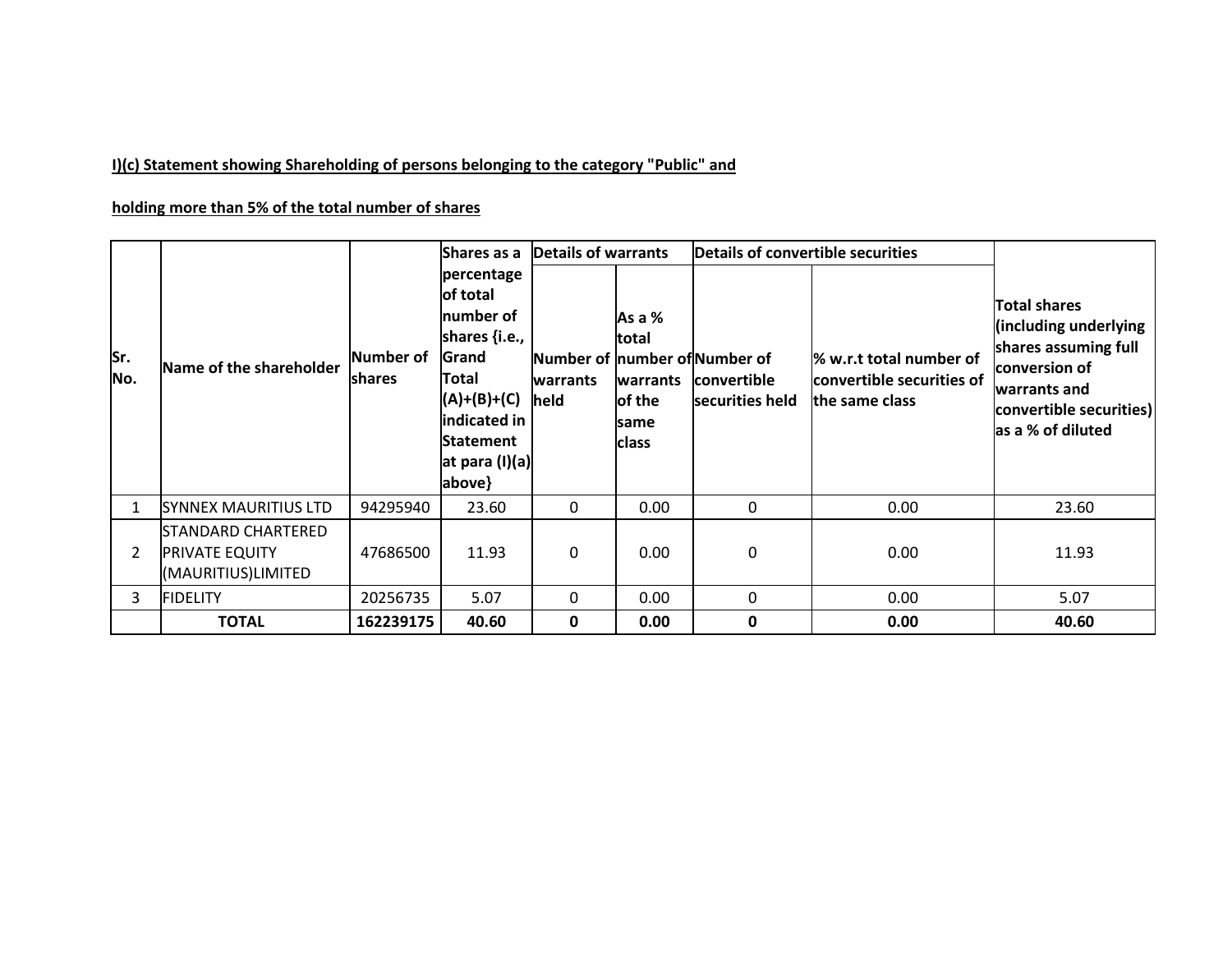#### **(II)(a) Statement showing details of Depository Receipts (DRs)**

| Sr.<br>No. | Type of<br>outstanding<br>DR (ADRs, GDRs,<br>SDRs, etc.) | Number of<br>outstanding DRs | Number of<br>shares underlying<br>outstanding DRs | Shares underlying outstanding DRs as a<br>percentage of total number of shares {i.e., Grand<br>Total (A)+(B)+(C) indicated in Statement at para<br>$(1)(a)$ above} |  |  |  |
|------------|----------------------------------------------------------|------------------------------|---------------------------------------------------|--------------------------------------------------------------------------------------------------------------------------------------------------------------------|--|--|--|
|            | TOTAL                                                    |                              |                                                   | 0.00                                                                                                                                                               |  |  |  |

#### **(II)(b) Statement showing holding of Depository Receipts (DRs), where underlying shares**

### **held by 'promoter/promoter group' are in excess of 1% of the total number of shares**

| lSr. | Mame of the DR Holder University June | <b>Type of</b><br>SDRs, etc.) | <b>Junderlving</b> | <b>Solution</b> Constanting DR Number of shares Shares underlying outstanding DRs as a percentage of total<br> number of shares {i.e., Grand Total (A)+(B)+(C) indicated in<br>outstanding DRs Statement at para (I)(a) above} |
|------|---------------------------------------|-------------------------------|--------------------|--------------------------------------------------------------------------------------------------------------------------------------------------------------------------------------------------------------------------------|
|      |                                       | TOTAL                         |                    | 0.00                                                                                                                                                                                                                           |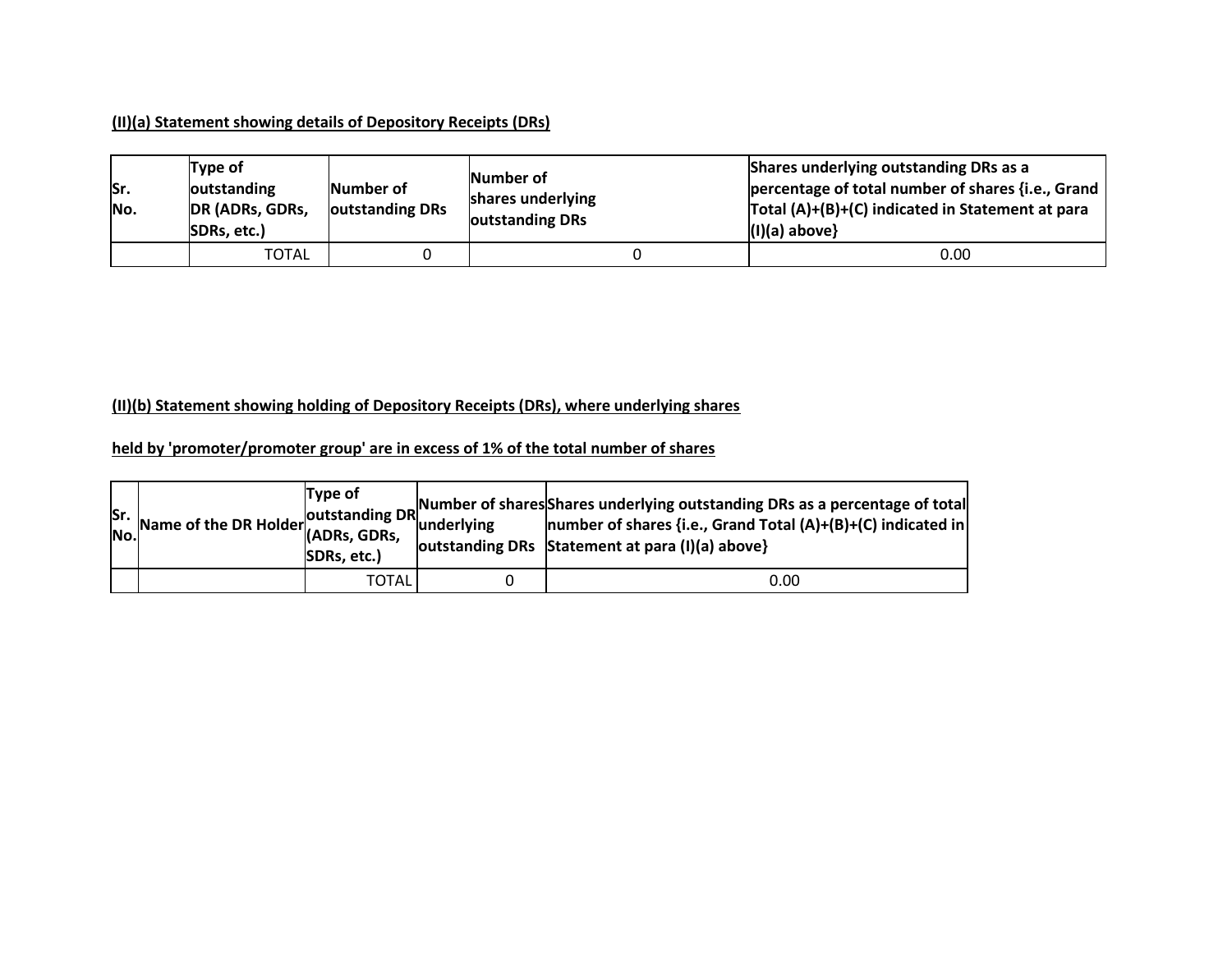## **(III) (a) Statement showing the voting pattern of shareholders,**

**if more than one class of shares/securities is issued by the issuer.**

|     | Sr. Category of<br>no. shareholder                                                    | Number of Voting Rights held in<br>each class of securities |          |                       | <b>Total Voting Rights</b><br>$(V+V+III)$ | <b>Total Voting Rights i.e. (VI)</b>   |                                           |
|-----|---------------------------------------------------------------------------------------|-------------------------------------------------------------|----------|-----------------------|-------------------------------------------|----------------------------------------|-------------------------------------------|
| (1) | (II)                                                                                  | <b>Class X Class Y</b><br>(III)                             | (IV)     | <b>Class Z</b><br>(V) | (VI)                                      | As a percentage<br>$of (A+B)$<br>(VII) | As a percentage<br>of $(A+B+C)$<br>(VIII) |
|     | (A) Promoter and Promoter Group <sup>2</sup>                                          |                                                             |          |                       |                                           |                                        |                                           |
|     | $(1)$ Indian                                                                          |                                                             |          |                       |                                           |                                        |                                           |
|     | (a) Individuals/Hindu Undivided Family                                                | $\mathbf 0$                                                 | 0        | 0                     | 0                                         | 0.00                                   | 0.00                                      |
|     | (b) Central Government/State Government(s)                                            | $\Omega$                                                    | 0        | 0                     | 0                                         | 0.00                                   | 0.00                                      |
|     | (c) Bodies Corporate                                                                  | $\Omega$                                                    | 0        | 0                     | 0                                         | 0.00                                   | 0.00                                      |
|     | (d) Financial Institutions/Banks                                                      | 0                                                           | 0        | 0                     | 0                                         | 0.00                                   | 0.00                                      |
|     | (e) Any Other (Total)                                                                 | $\Omega$                                                    | 0        | $\mathbf 0$           | 0                                         | 0.00                                   | 0.00                                      |
|     | Sub-Total (A)(1)                                                                      | $\Omega$                                                    | 0        | $\Omega$              | 0                                         | 0.00                                   | 0.00                                      |
|     | (2) Foreign                                                                           |                                                             |          |                       |                                           |                                        |                                           |
| (a) | Individuals (Non-Resident<br>Individuals/Foreign Individuals)                         | 0                                                           | 0        | 0                     | 0                                         | 0.00                                   | 0.00                                      |
|     | (b) Bodies Corporate                                                                  | $\Omega$                                                    | 0        | $\mathbf 0$           | 0                                         | 0.00                                   | 0.00                                      |
|     | (c) Institutions                                                                      | $\Omega$                                                    | $\Omega$ | $\Omega$              | 0                                         | 0.00                                   | 0.00                                      |
|     | (d) Qualified Foreign Investor                                                        | $\Omega$                                                    | 0        | $\mathbf 0$           | 0                                         | 0.00                                   | 0.00                                      |
|     | (e) Any Other (Total)                                                                 | $\Omega$                                                    | 0        | 0                     | 0                                         | 0.00                                   | 0.00                                      |
|     | Sub-Total (A)(2)                                                                      | $\Omega$                                                    | 0        | $\Omega$              | 0                                         | 0.00                                   | 0.00                                      |
|     | <b>Total Shareholding of Promoter and</b><br><b>Promoter Group (A)= (A)(1)+(A)(2)</b> | 0                                                           | 0        | 0                     | 0                                         | 0.00                                   | 0.00                                      |